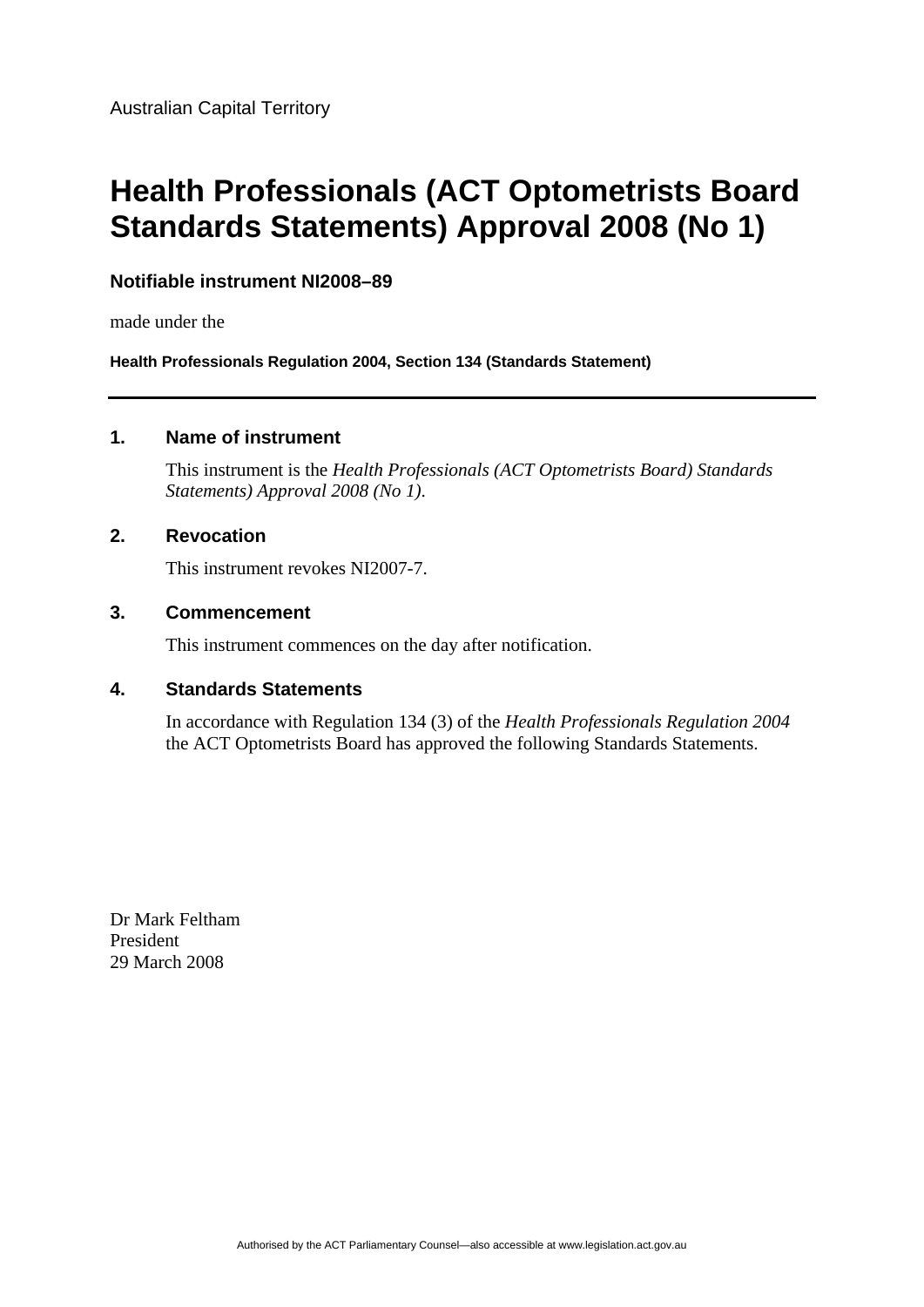## **STANDARDS STATEMENTS**

## **CONTENTS**

The following standards statements must be observed by registered optometrists in the ACT.

- 1. Optometrists Code of Conduct
- 2. Standards of Practice
- 3. Continuing Professional Development
- 4. Recency of Practice
- 5. Sick Certificates
- 6. Scope of Practice
- 7. Non-Practising Registration
- 8. Insurance

#### **Legislative requirements**

The ACT *Health Professionals Act 2004* states, inter alia, that persons registered as optometrists must be physically and mentally competent and have the appropriate skills, including communication skills, in order to practise as an optometrist in the ACT. Further, that the person must not engage in any improper or unethical conduct and must exercise adequate judgement and care while practising as an optometrist.

The Act can be accessed at [http://www.legislation.act.gov.au/a/2004-38/default.asp](http://www.legislation.act.gov.au/a/1965-3/default.asp)

Standards Statements issued by the Optometrists Board are designed to raise awareness of the standard of practice required from a registered optometrist to be competent to practise, or to help the practitioner improve his or her suitability to practise. The information contained in these statements is to be used as a guideline for optometrists to follow and reflects the interpretation of the Health Professionals Act 2004 by the Board. Non-adherence or breach of the statements may be grounds for finding of a breach of the Act.

#### **Disclaimer**

In the case of any conflict or discrepancy between this document and legislation, the legislation prevails.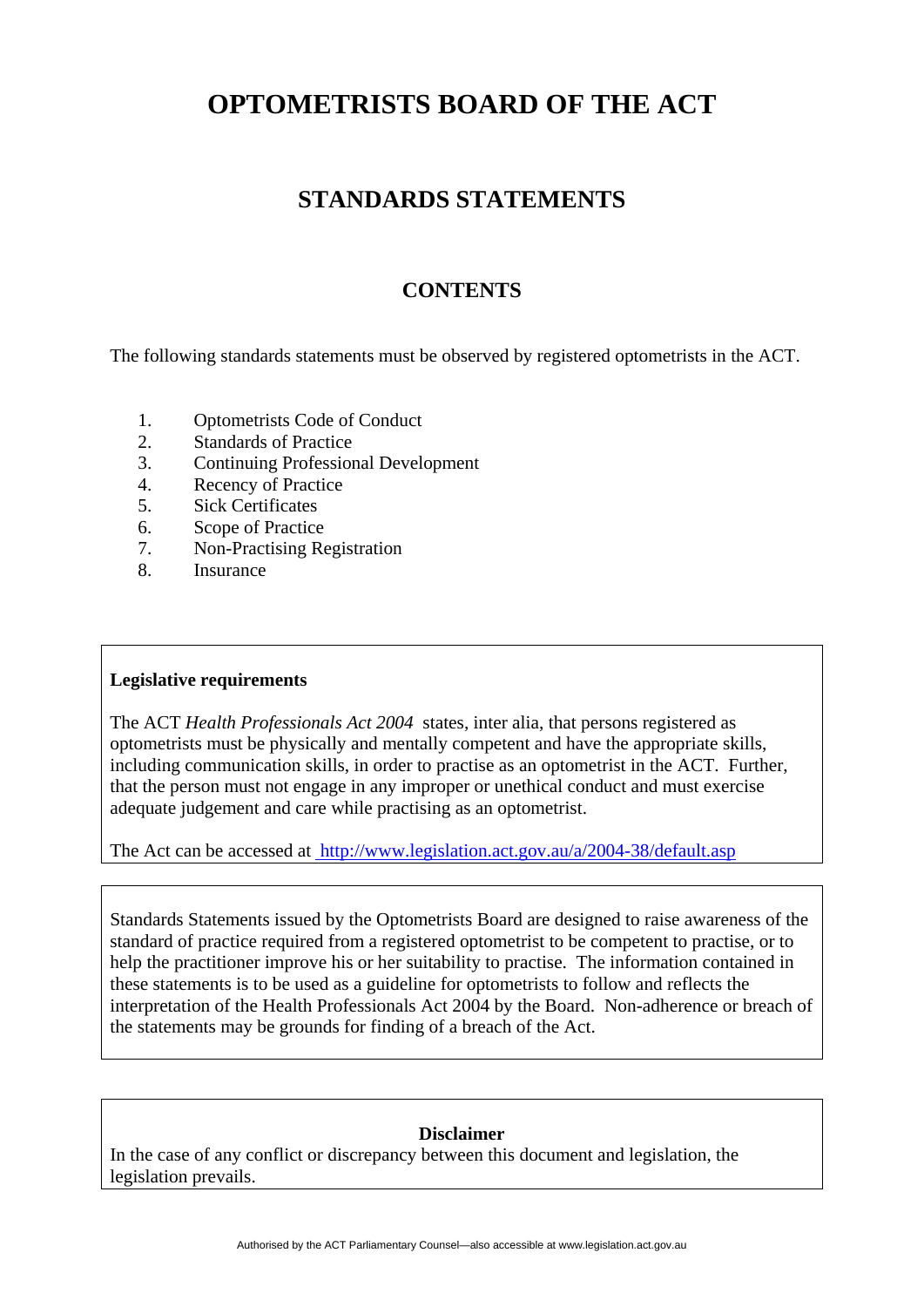## **STANDARDS STATEMENT**

### **1. OPTOMETRISTS CODE OF CONDUCT**

#### **Guideline Document**

#### **1. Optometrists Association Australia (OAA) Code of Ethics**

In assessing competence and behaviour in relation to the above, the ACT Optometrists Board will use the OAA Code of Ethics, current at the time, as a guideline document. Copies of this document can be obtained from the OAA or from the ACT Optometrists Board or accessed through the internet at <http://www.optometrists.asn.au/optometry/code> .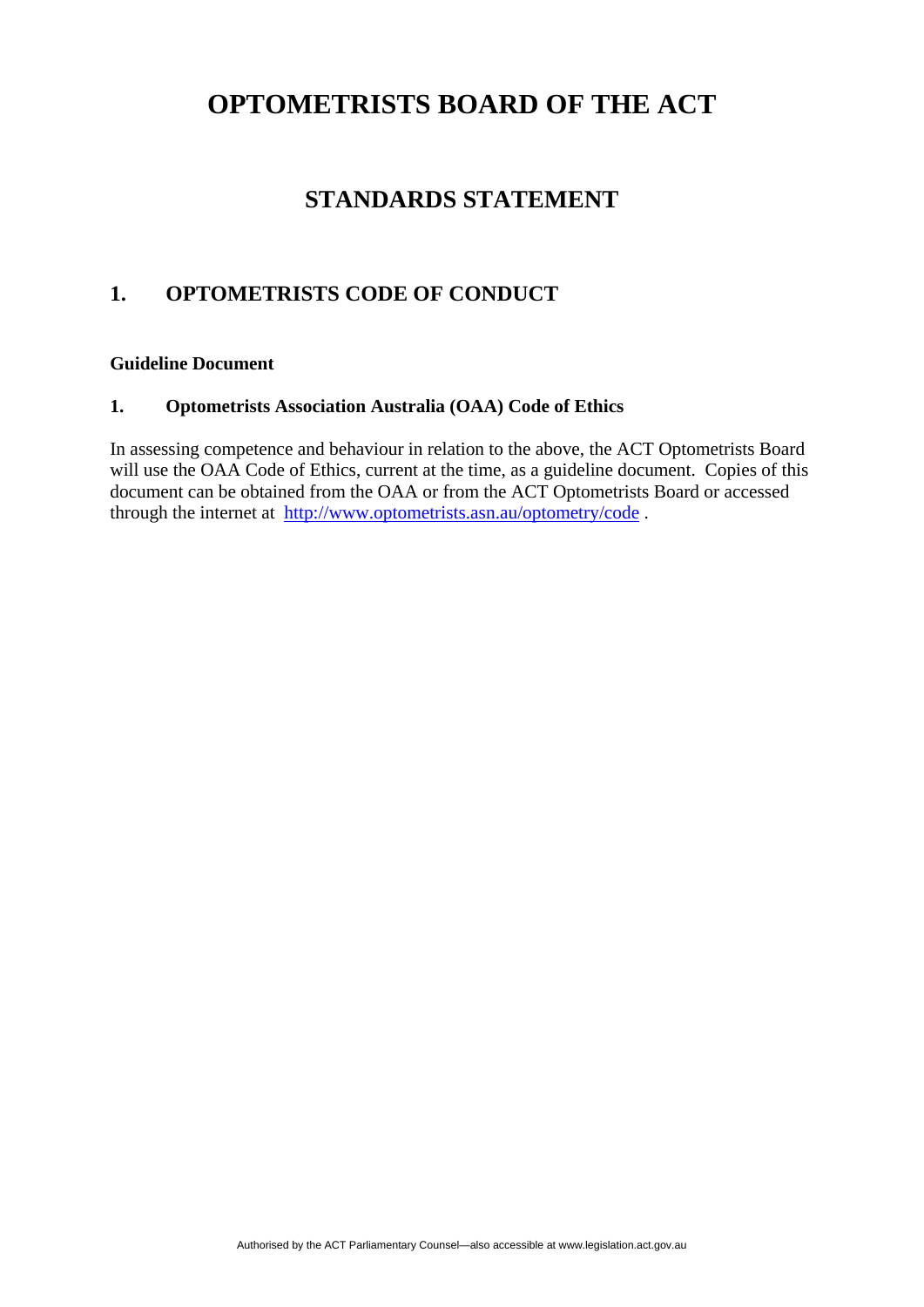## **STANDARDS STATEMENT**

### **2. STANDARDS OF PRACTICE**

#### **Guideline Documents**

#### **1. Standards of Practice for ACT Allied Health Professionals, ACT Health, September 2004.**

The Board endorses the Standards of Practice for Allied Health Professionals ACT Health September 2004 published in May 2005 – Publication No 05/0471 (2000). Optometrists are required to comply with the standards of practice included in that publication. This document is available from the Board Registrar or from the Allied Health Boards website.

#### **2. Optometrists Association Australia competency standards.**

The Optometrists Board endorses the OAA practice standards and recommends that Optometrists be members of the OAA. The OAA documents are accessible at: <http://www.optometrists.asn.au/gui/search/?searchQuery=competency+standards> or from the Board registrar.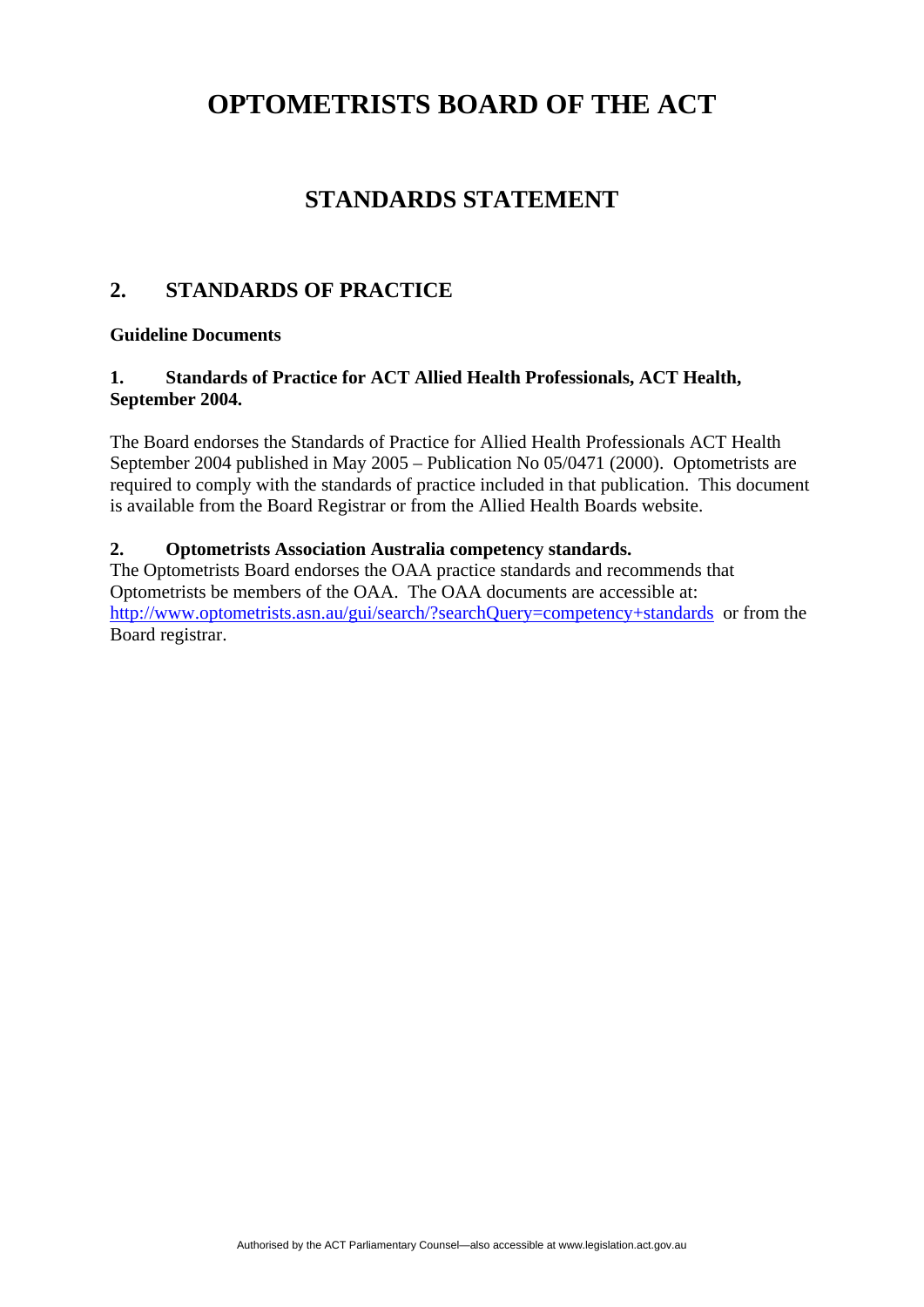## **STANDARDS STATEMENT**

### **3. CONTINUING PROFESSIONAL DEVELOPMENT**

#### **Guideline Documents**

#### **1. Continuing Professional Development (CPD) Information for Health Professionals, ACT Health, May 2005.**

The Board endorses the Continuing Professional Development information for Health Profession Boards published by ACT Health in May 2005 – Publication No 05/0471 (2000). This document is available from the Board Registrar or from the Allied Health Boards website.

#### **2. Optometrists Association of Australia continuing professional development recommendations.**

The Optometrists Board endorses the OAA (OAA) continuing professional development recommendations and courses and recommends that Optometrists be members of the OAA. Optometrists should keep a record of their CPD activities to be produced upon request by the Board.

This document is available from the OAA or from the Board Registrar.

#### **THERAPEUTICS CPD**

Those optometrists who hold a prescribing authority must maintain additional CPD in relation to therapeutics. The latest Edition of the OAA Practice Standards publication and the OAA journal 'Optometry' provide information on appropriate ongoing reading and reference documents for CPD for therapeutics and general optometry.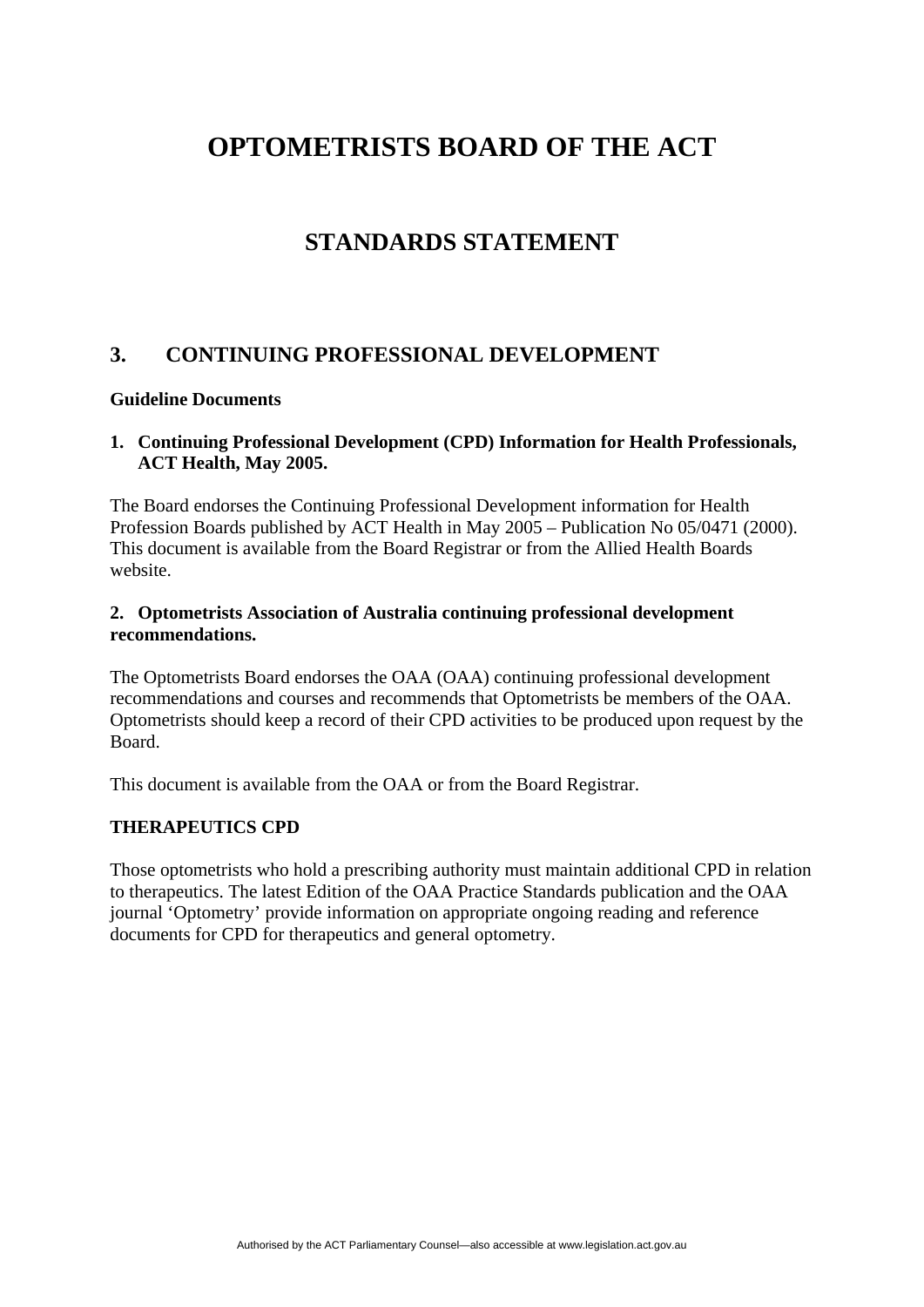## **STANDARDS STATEMENT**

### **4. RECENCY OF PRACTICE REQUIREMENTS FOR REGISTRATION AND PRACTICE**

The Board has a legislative responsibility to be satisfied that registrants are competent to practise optometry. The following arrangements have been adopted to meet this requirement.

This policy applies to:

- 1. Applicants with accepted optometry qualifications who have not worked for a significant period in optometrical practice within the last five years; or
- 2. Therapeutically endorsed optometrists who have not undertaken therapeutics prescribing in optometrical practice for three years.

These applicants must meet the following requirements before they will be granted either full or unconditional registration or, in the case of already registered optometrists, before they will be considered competent to prescribe therapeutics.

- Applicants must have at least 50 hours of supervised practice in a multi-person practice approved by the Board, or a period as determined by the Board;
- The 50 hours must be completed within a six-month period, or other period as determined by the Board; and
- Once a practice or practices has/have been located which will undertake the supervisory role, the applicant must contact the Registrar before commencing work and the Board must give approval of the practice/s for that role.

Criteria for approval of a practice in this role will include that it is a multi-optometrist practice with experienced optometrists available (not new or relatively new graduates) to supervise at all times.

After the required hours of supervision are completed, a report from the supervising practice will be considered in the decision to be made regarding the applicant's registration or competence to prescribe.

A judgement will be made by the Board regarding the amount of practice undertaken in the previous five years or prior to that five years by the applicant to determine the period of supervised practice necessary for them to gain full registration.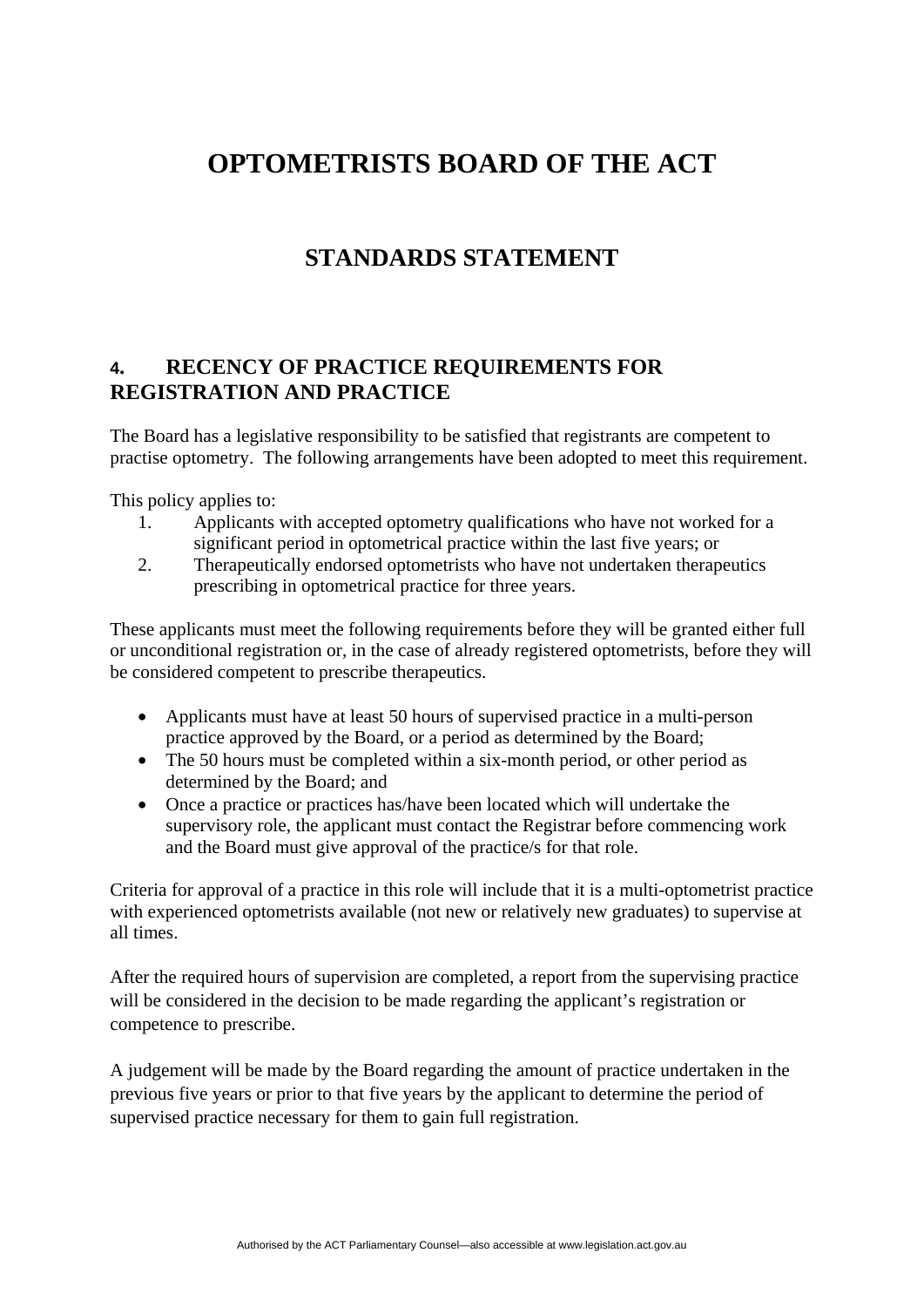## **STANDARDS STATEMENT**

### **5. SICK CERTIFICATES**

The Workplace Relations Act 1996 regulations provide that registered health practitioners may issue medical certificates within their area of professional expertise or terms of registration under state or territory law.

The following guidelines are provided in relation to the issuing of medical certificates:

- The optometrist may only issue a medical certificate for conditions within his or her area of professional expertise or terms of registration.
- The optometrist may only issue a medical certificate if he or she is satisfied that the person has an eye-related condition that will preclude them from doing his or her work effectively.
- The optometrist must see the applicant in person to assess the eye-related condition.
- The optometrist must refer the applicant to a medical practitioner if there is any reason to suspect that the person may have an underlying medical condition requiring the advice of a medical practitioner.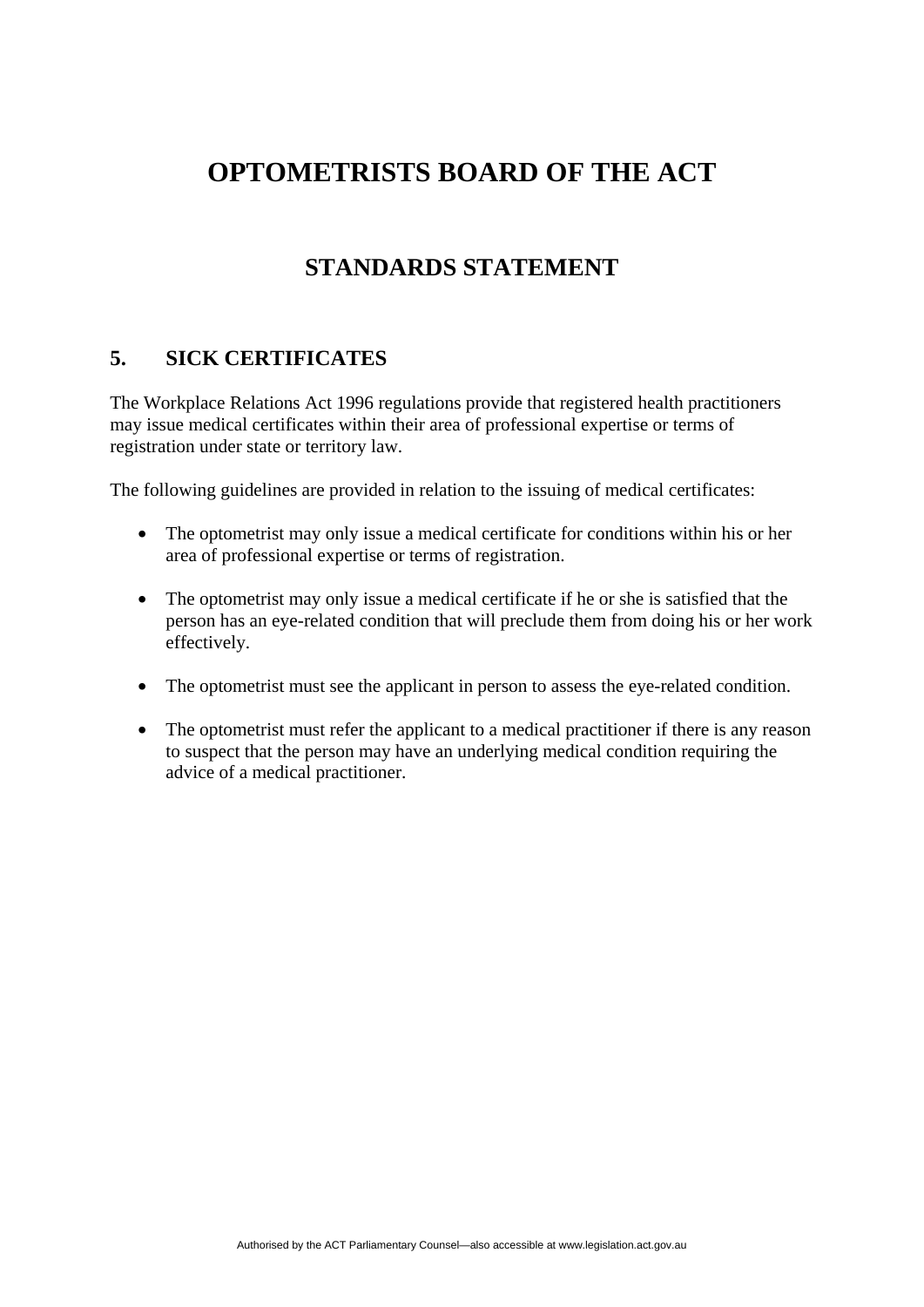## **STANDARDS STATEMENT**

### **6. SCOPE OF PRACTICE**

The practice of optometry involves a service, attendance or procedure, or the giving of advice, that includes one or more of the following:

- i. Diagnosis and/or treatment of conditions of the eye and the ocular adnexa, including the prescription and administration of ocular medications;
- ii. Diagnosis of conditions affecting vision, including employment of methods for the measurement of the powers of vision;
- iii. Prescription and dispensing of optical devices and optical appliances used to correct, remedy or relieve defects of the eye/vision;
- iv. Prescription and fitting of contact lenses;
- v. Vision therapy.

Persons other than a registered practising optometrist may perform and collect results of some standardised eye sight tests under these categories. However, standardisation and interpretation of these eye tests must be undertaken by a registered practising optometrist or medical practitioner.

For example, standardised screening of sight – for drivers' licences and standardised school eyesight screening.

Optical dispensers may undertake the craft of lens grinding and spectacle making according to a current written prescription from an optometrist or a medical practitioner.

Occupational therapists who have undertaken the necessary training may perform vision therapy.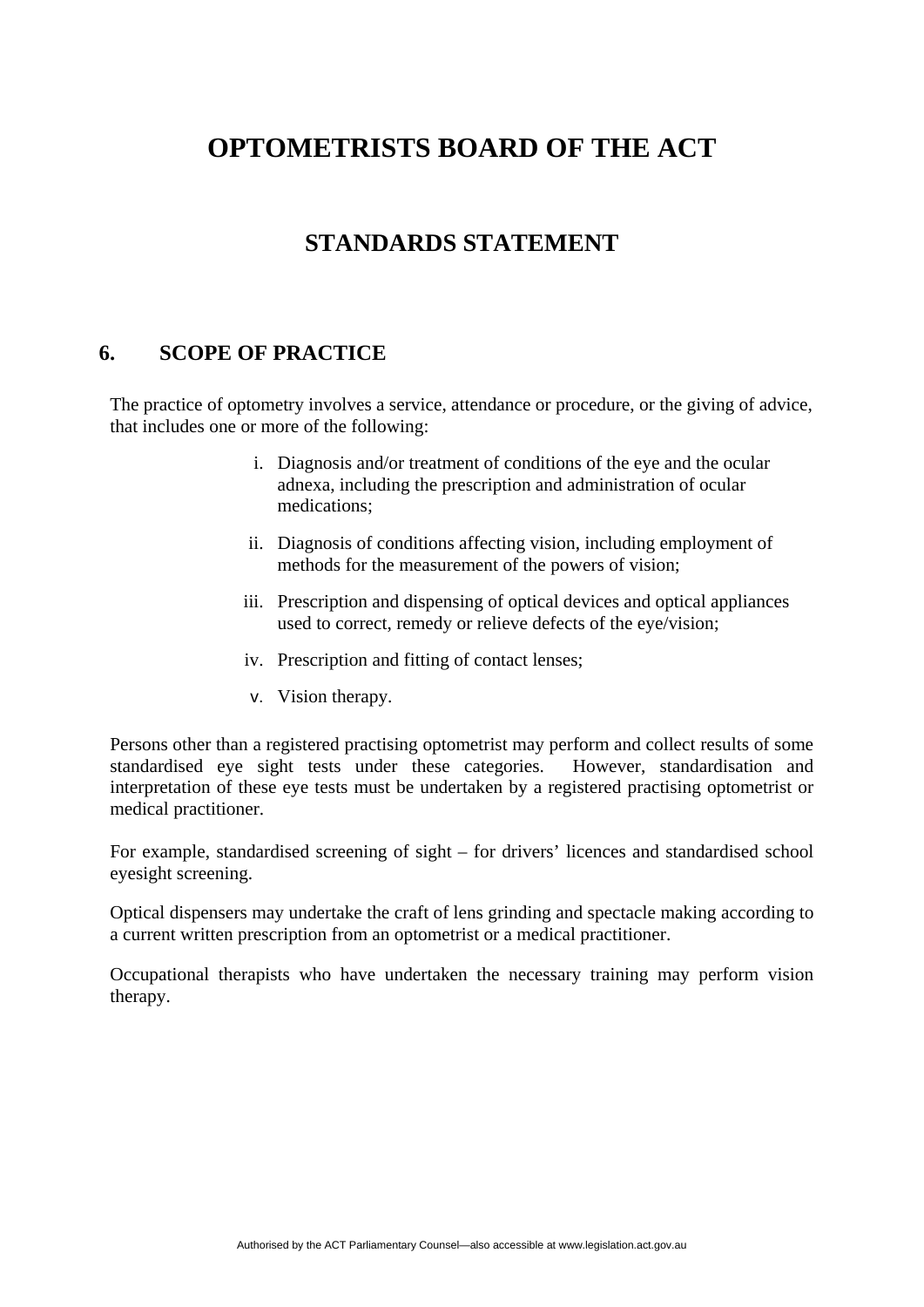## **STANDARDS STATEMENT**

### **7. NON-PRACTISING REGISTRATION**

Non-practising registration is available to those qualified optometrists who are eligible for registration by virtue of their qualifications but who may not be working for a range of reasons. The reasons may include, for example, retirement, parenting, illness or being overseas. The purpose of the non-practising registration is to facilitate contact with the profession during the period in which they are not practising, and where applicable, facilitate re-entry to the profession.

Persons who are registered as non-practising optometrists may not practise optometry. They will receive conditional registration, with the condition being **that they do not practise optometry.** 

Those optometrists who take up the conditional non-practising registration for a time, but who do intend to return to the workforce (for example, those out of the workforce for parenting or health reasons) are urged to maintain their continuing professional development as far as practicable to facilitate their re-entry into the workforce, if that should occur.

Persons taking up non-practising registration should make themselves familiar with the Recency of Practice Standards Statement which is accessible from the Board's website. A period of more than five years absence from the professional workforce triggers the requirement for a period of supervised practice when re-entering the optometry workforce.

Persons taking up non-practising registration are not required to hold professional indemnity insurance.

A fee for the non-practising registration is payable by 30 June each and every year.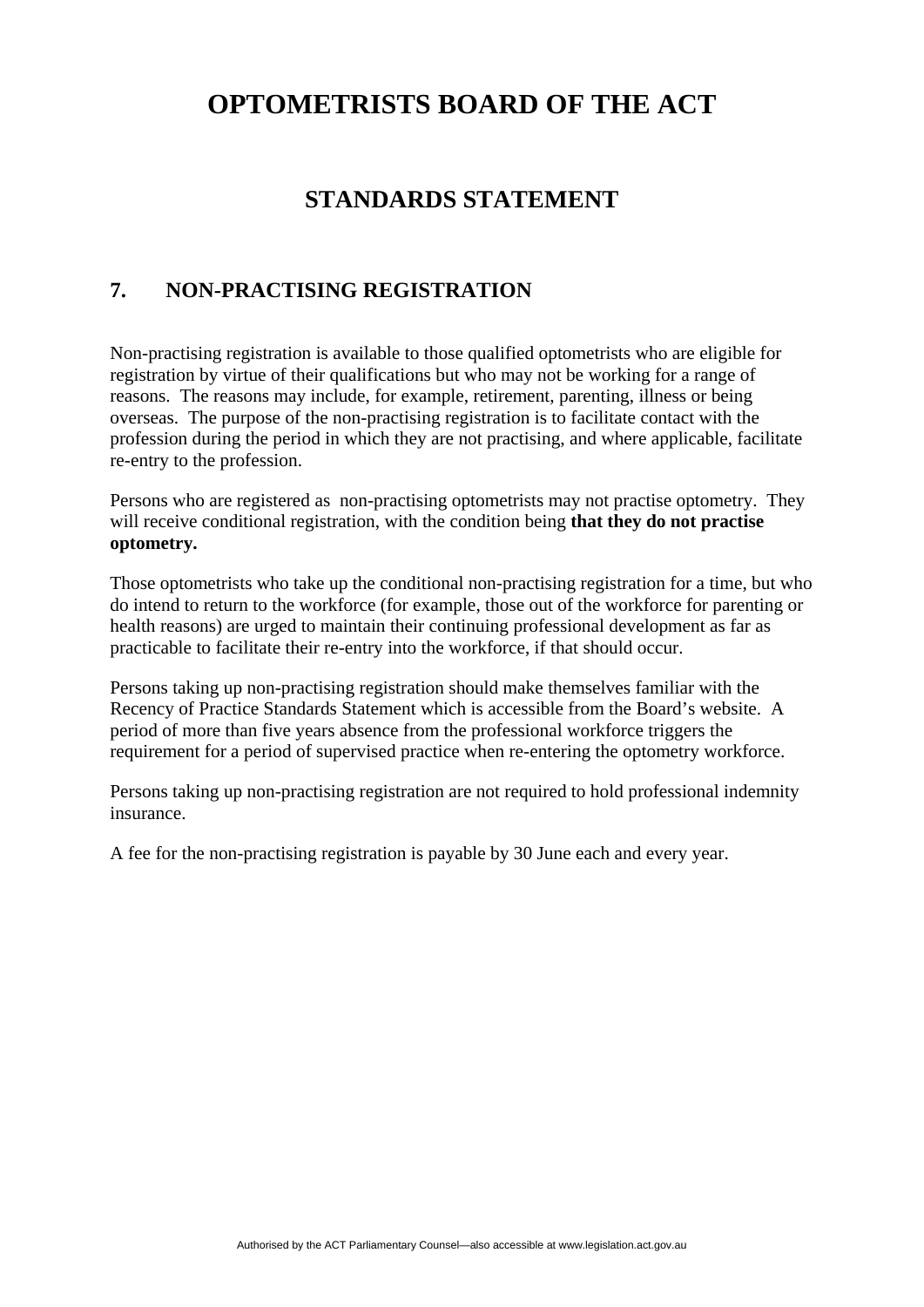## **STANDARDS STATEMENT**

### **8. INSURANCE**

The primary role of the ACT Optometrists Board is to protect the public and maintain high professional standards of registrants. The Health Professionals Act 2004, the Health Professionals Regulation 2004 and Schedule 11 to the Regulation regulate the practice of optometry in the ACT.

Persons practising as optometrists in the ACT are required to hold professional indemnity insurance and to comply with this standard.

The Board requires that each applicant for registration (and each registered optometrist upon renewal of registration) undertakes that at all times while practising, the registrant will be covered by professional indemnity insurance which complies with this standards statement.

Each registered optometrist is responsible for ensuring that the cover obtained under their insurance policy provides appropriate protection for the risks arising from their optometry practice and meets this standard.

All registered optometrists are required to obtain and maintain cover through a policy for professional indemnity insurance which provides at least for the minimum cover as determined by the Board. **The Board has determined that the 'level approved by the board' in section 11.6 (1) of the Schedule to the** *Health Professionals Regulation 2004* **(below) is commensurate with the current level afforded by insurance through the Optometrists Association Australia (OAA).** 

Each registered optometrist must ensure that he or she is, and will be, covered by professional indemnity insurance consistent with this standard for an appropriate period after he or she ceases to practice or retires as an optometrist. Determining what is an appropriate period for each registered or former optometrist may require individual advice from the insurer, insurance broker or an adviser.

Relevant sections of the legislation are as follows:

### *Health Professionals Act 2004***, s75 No insurance**

- (1) This section applies if
	- a. A registered health professional is required under the regulations to have insurance; and
	- b. While registered, the health professional ceases to have the insurance.
- (2) The health professional commits an offence if, as soon as practicable (but in any case within 1 month) after ceasing to have insurance, the health professional fails to tell the relevant health profession board, in writing, about the insurance ceasing.

Maximum penalty: 5 penalty units.